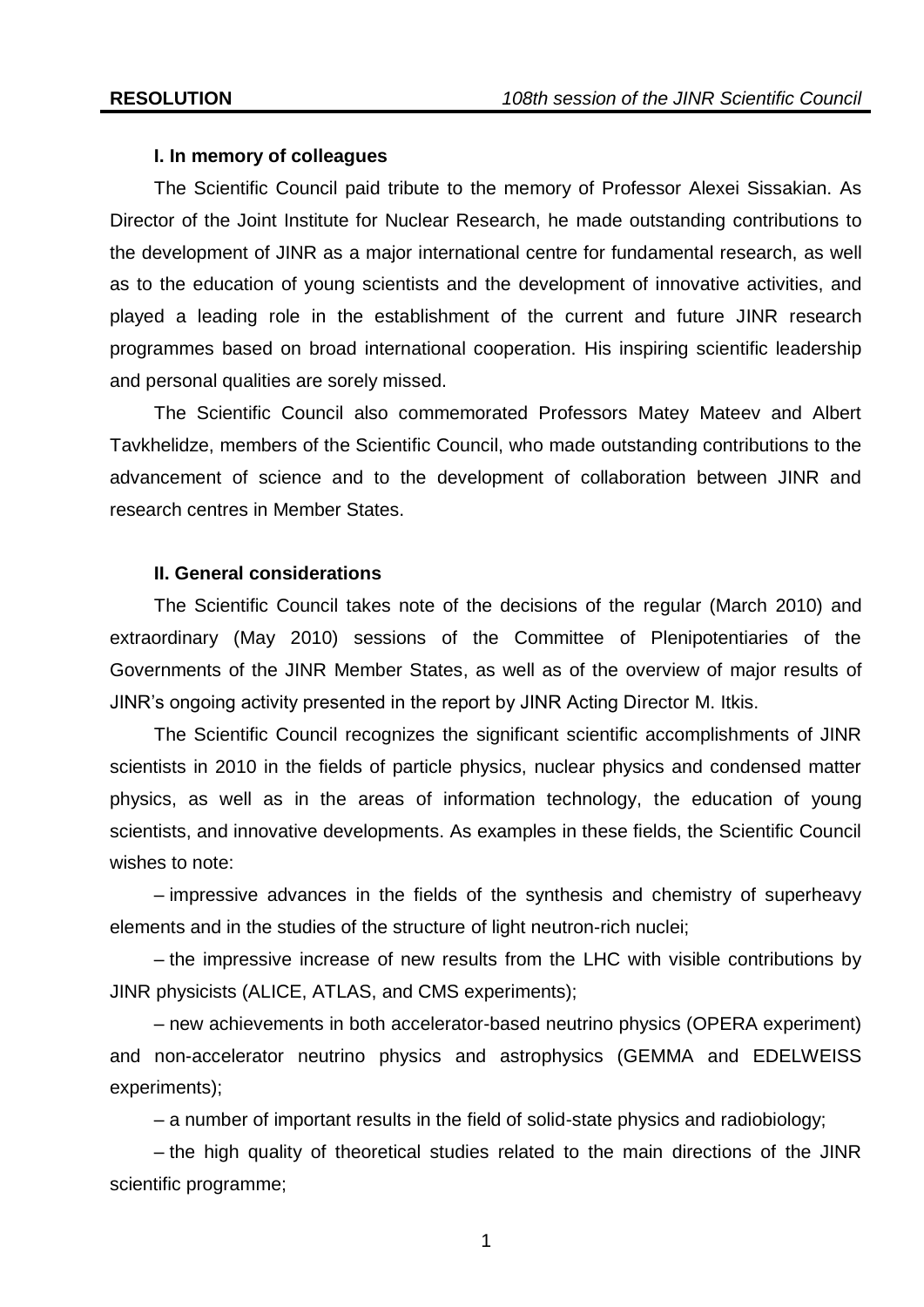– good performance of the internal computing infrastructure and Grid services;

– successes in the educational programme, now including schools for high-school teachers (together with CERN).

The Scientific Council highly appreciates the new efforts of the Directorate towards further development of the JINR partnership programmes, noting in particular the bilateral agreements signed by JINR in 2010 with the Budker Institute of Nuclear Physics, the Brookhaven National Laboratory, the Fermi National Accelerator Laboratory, and the Moscow Engineering Physics Institute.

The Scientific Council notes the decision taken at the extraordinary session of the Committee of Plenipotentiaries (CP) to appoint JINR Vice-Director M. Itkis as Acting Director of JINR until the election of a new director of the Institute at a future CP session.

The Scientific Council notes the election of Professor P. Jenni (CERN) as a new member of the Scientific Council.

## **III. Recommendations on reported activities**

The Scientific Council takes note of the reports about the progress of implementation of the Seven-Year Plan for the Development of JINR (2010–2016) in the fields of particle physics and high-energy heavy-ion physics, presented by JINR Vice-Director R. Lednický, and in the fields of low- and intermediate-energy nuclear physics, nuclear physics with neutrons, and condensed matter physics, presented by Chief Scientific Secretary N. Russakovich.

The Scientific Council also notes the status of the projects of the major basic facilities of JINR, namely the Nuclotron-M, the NICA/MPD facility, the cyclotron complex DRIBs-III, the IBR-2M reactor and neutron spectrometers, which were presented in the reports by VBLHEP Director V. Kekelidze, VBLHEP Deputy Director G. Trubnikov, FLNR Director S. Dmitriev, and FLNP Director A. Belushkin.

The Scientific Council notes with satisfaction that the schedule of construction and upgrade of JINR's home facilities is in general being well kept. It emphasizes the importance of following this schedule also in the future, especially in case of the NICA project, in order to maintain its world-leading potential. In accordance with the seven-year plan, NICA is expected to be commissioned in 2016.

The Scientific Council invites the JINR Directorate to develop a road map for optimizing the external participation in the NICA project and the associated experiments MPD and SPD.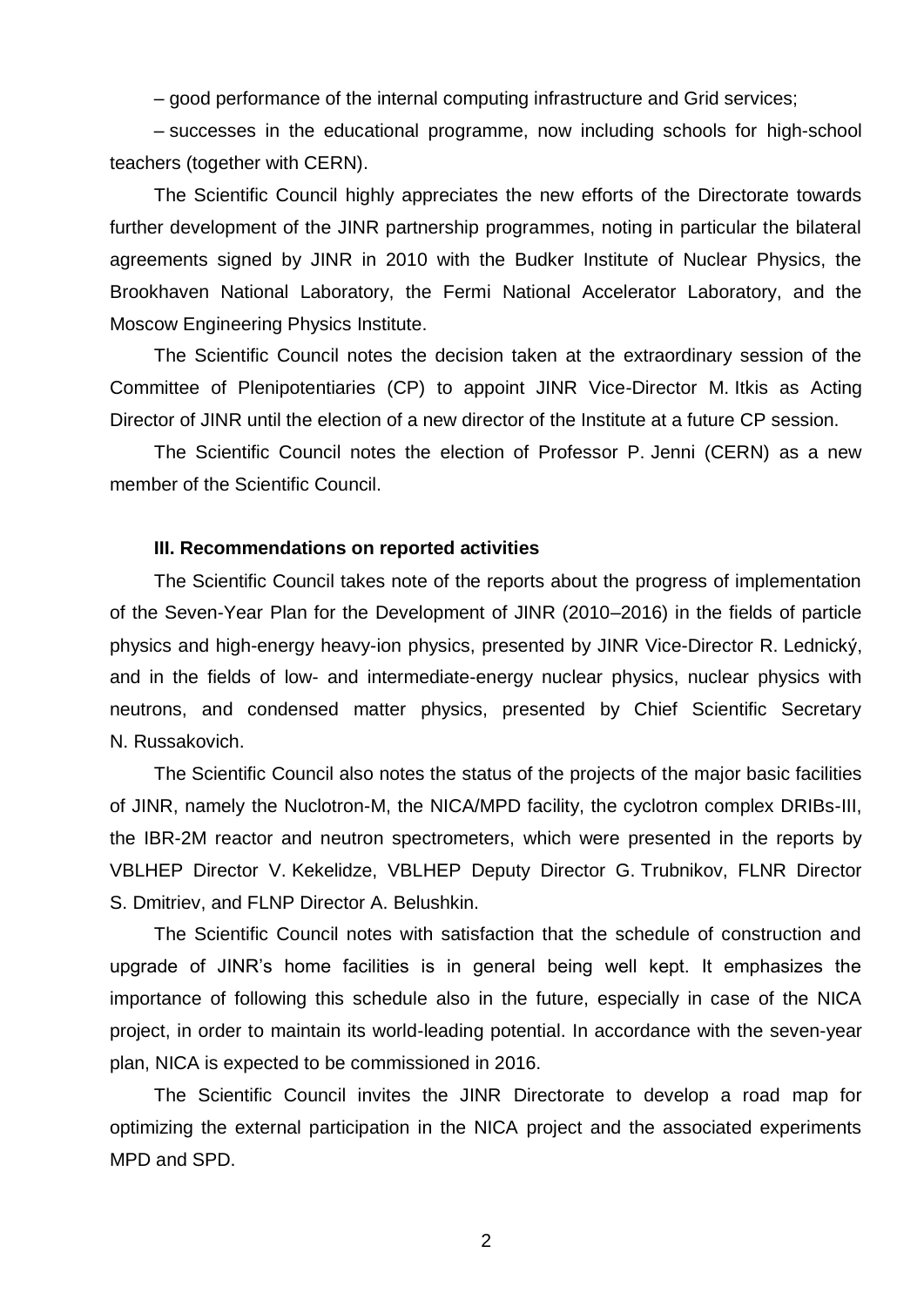The Scientific Council also invites the JINR Directorate to concretize in the near future the scope and areas of JINR's participation in the programme of upgrades of the LHC and its detectors.

#### **IV. Recommendations in connection with the PACs**

The Scientific Council concurs with the recommendations made by the PACs at their June 2010 meeting as reported at this session by their Chairpersons E. Tomasi-Gustafsson, W. Greiner, and V. Kantser.

## Particle Physics Issues

The Scientific Council appreciates the significant progress in upgrading the VBLHEP accelerator complex and the vigorous implementation of the work schedule for the Nuclotron-M and NICA projects. It is pleased to note that the spring (2010) run of the Nuclotron-M was successful, and congratulates the VBLHEP Directorate and staff for achieving their goals. The Scientific Council welcomes the recent signature of the protocols and agreements with CERN, the Budker INP, and GSI concerning collaboration on the NICA project.

The Scientific Council supports the PAC in encouraging the JINR management to publish an international call for experiments at the Nuclotron-M as soon as reliable performance figures can be presented.

The Scientific Council notes the first scientific results produced at the LHC by the ALICE, ATLAS, and CMS collaborations, and concurs with the recommendation of the PAC that at its future meetings there should be regular presentations of the data analysis that focus on JINR physicists' contributions and activities and provide information how much of this work is performed at JINR using, e.g., the Grid.

The Scientific Council supports the PAC's recommendations on the new projects CBM, MPD and TRANSMUTATION, as well as on the continuation of the current activities beyond 2010, as outlined in the PAC report. The Scientific Council notes the PAC's intention to closely follow the progress on the projects CBM and MPD through regular reports and if necessary by appointing external referees.

The Scientific Council joins the PAC in encouraging the publication in the journal "Physics of Elementary Particles and Atomic Nuclei, Letters" of the reports delivered at the PAC session as poster presentations.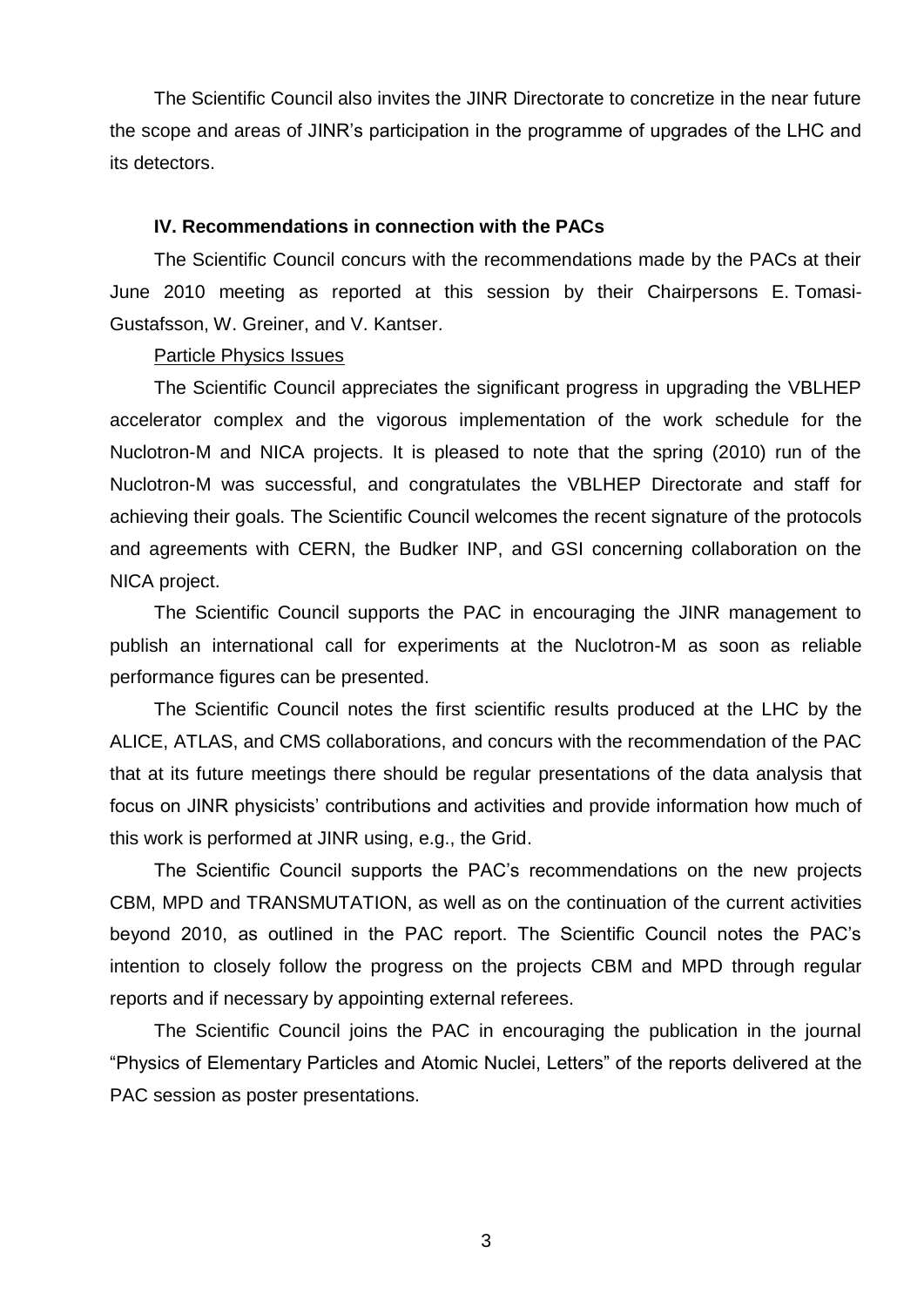## Nuclear Physics Issues

The Scientific Council appreciates the results obtained within the framework of the theme "Nuclear Physics with Neutrons — Fundamental and Applied Investigations", in particular experiments on neutron optics, the asymmetry of α particles and γ-quanta emission in neutron capture by light nuclei. The start-up of Phase 1 of the IREN facility and first experiments with it was noted with great satisfaction.

The Scientific Council supports continuation of the research programme in nuclear physics using neutrons via the new theme "Investigations in the Field of Nuclear Physics with Neutrons" during 2011–2013, with first priority. The upgrade of IREN should be accelerated in order to reach rapidly the project intensity of  $10^{14}$  n/s. The improvement of the experimental base at the IREN and IBR-2M facilities is strongly supported. The development of the programme for nuclear data measurements for innovative reactor technologies in the IREN facility is also recommended.

The Scientific Council welcomes the work being done by the FLNR Directorate on the projects of new set-ups proposed within the framework of the DRIBs-III programme. It notes that further progress in experimental studies of reactions with radioactive beams and properties of superheavy elements at the Flerov Laboratory depends on the parameters of these set-ups, and emphasizes that these should meet modern requirements in accordance with the JINR seven-year plan and a long-term vision for the future of this field.

# Condensed Matter Physics Issues

The Scientific Council appreciates the ongoing efforts by the FLNP staff for the preparation of the reactor IBR2-M for the physical start-up in the 4th quarter of 2010, and for the installation, adjustment and alignment of the new reactor equipment, as well as for the project of cryogenic moderators.

The Scientific Council supports the main fields of joint research in the area of nanoscale physics and nanomaterials performed by FLNP, BLTP and research institutes in the JINR Member States.

The Scientific Council is pleased to note the progress in the realization of the DN-6 diffractometer project, and supports the PAC's recommendation about completion of DN-6 basic configuration by late 2011. The Scientific Council agrees that the modernization of the NERA-PR spectrometer should be given high priority, and regards the financial support from grants of the Poland's Plenipotentiary as very important for the full replacement of the NERA-PR neutron mirror guide in 2010–2011.

The Scientific Council emphasizes the importance of taking advantage of JINR's potential for research focusing on different aspects of the biological effect of high-energy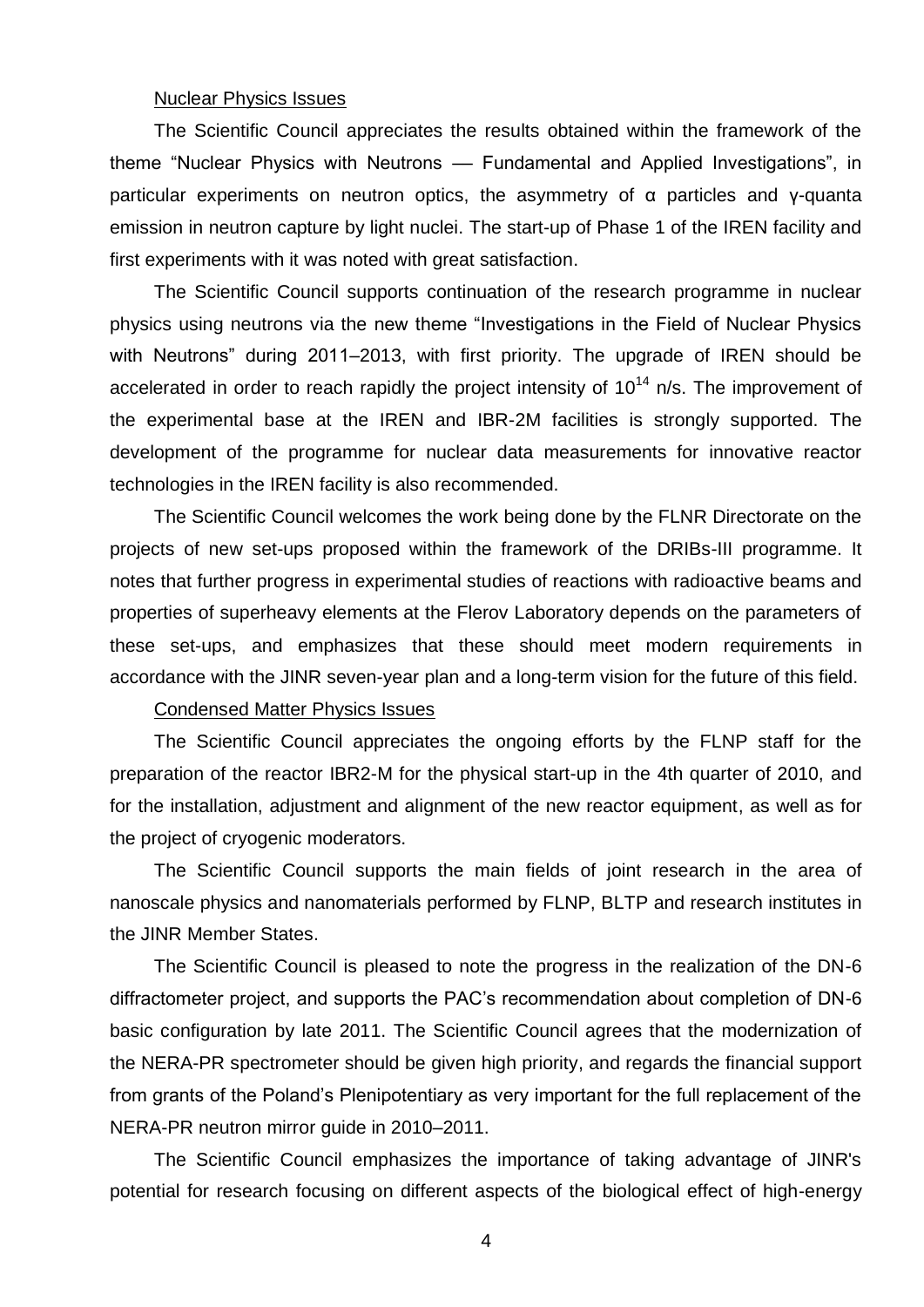heavy charged particles, the use of nuclear physics methods in investigations of planets and physical calibration of space instruments, and radiation-caused failures of spacecraft electronics. The Scientific Council supports the JINR Directorate's initiative to establish an International Joint Scientific Council of the Russian Academy of Sciences on the issues of general and space radiobiology, which would focus on realizing major research projects in this area using charged-particle accelerators.

# Common Issues

The Scientific Council concurs with the PACs that the theme "Information, computer and network support of JINR's activity" should be continued for the period 2011–2013 with special emphasis on data protection in the Grid environment, and the development of collaborations with JINR Member States and Grid use beyond the LHC programme.

# **V. Memberships of the PACs**

As proposed by the JINR Directorate, the Scientific Council re-appoints Professor E. Tomasi-Gustafsson as Chairperson of the PAC for Particle Physics for a term of two years and appoints Professor Nu Xu (LBNL, Berkeley, USA) as a new member of this PAC for a term of three years.

As proposed by the JINR Directorate, the Scientific Council appoints Professor A. Steuwer (Lund University, Sweden) as a new member of the PAC for Condensed Matter Physics to replace Professor F. Currell. The Scientific Council thanks the outgoing member Professor G. Pépy for his very successful work as member of this PAC.

The Scientific Council deeply regrets the sad loss of Professor František Spurný, a member of the PAC for Condensed Matter Physics during 2005–2010, who significantly contributed to the strengthening of collaboration between JINR and Czech research centres.

The Scientific Council asks to be informed regularly of the amount of rotation among the members of the PACs and of the areas of their expertise.

# **VI. Awards**

The Scientific Council endorses the JINR Directorate's proposal to award the title ―Honorary Doctor of JINR‖ to Professor V. Filchenkov in recognition of his outstanding contributions to the advancement of science and the education of young scientists.

The Scientific Council congratulates Professors S. Galès, D. Guillemaud-Mueller, and Yu. Penionzhkevich on being awarded the 2009 G. Flerov Prize for the research "Synthesis" and properties of exotic nuclei near the nucleon drip-line". The Scientific Council thanks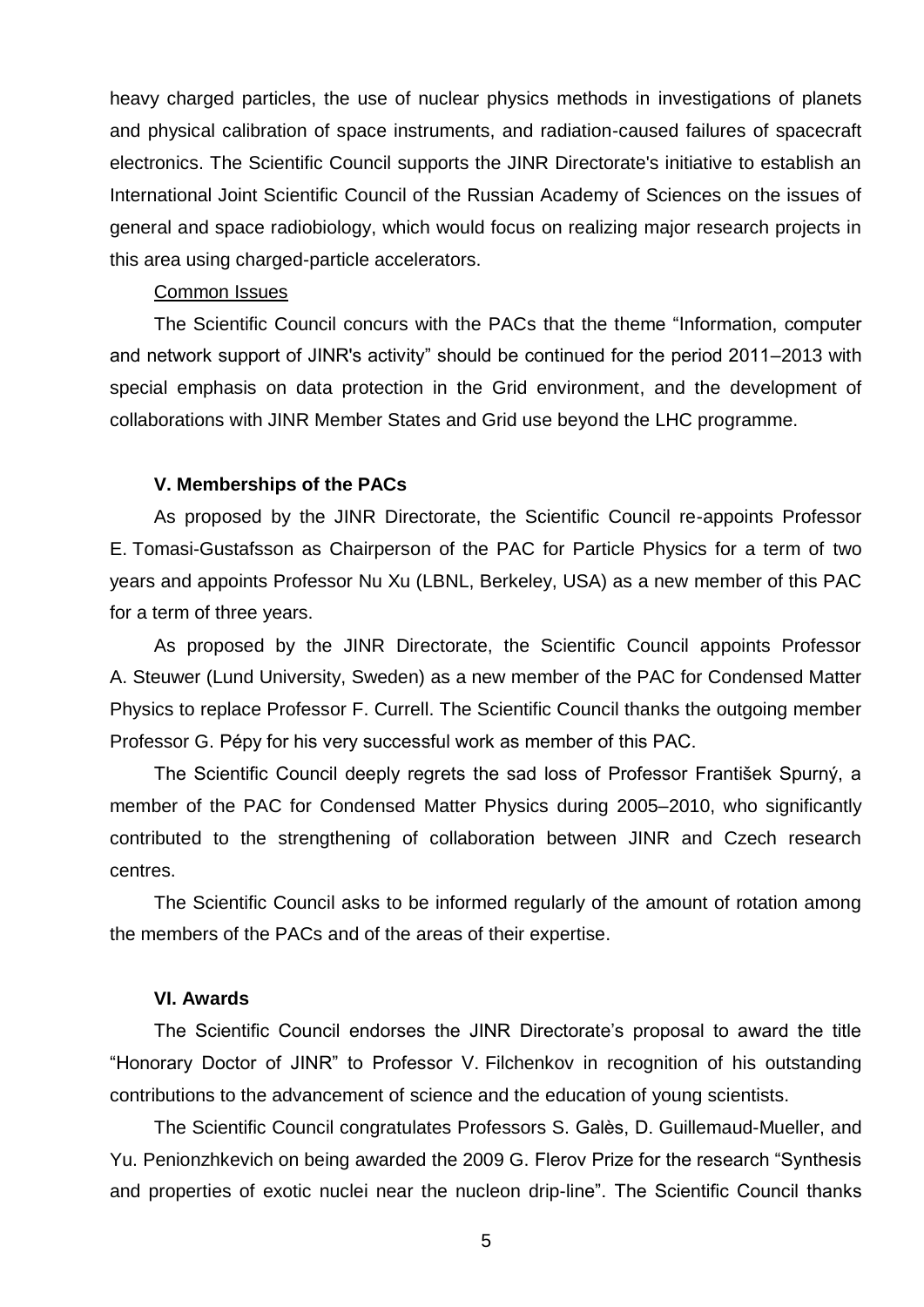Professor S. Galès for his informative presentation on this topic.

The Scientific Council congratulates the laureates of the JINR prizes for 2009 winners of the annual scientific research competition in the fields of theoretical physics, experimental physics, physics instruments and methods, and applied physics.

# **VII. Announcement of vacancies in the directorates of JINR Laboratories**

The Scientific Council confirms the vacancies of the positions of two Deputy Directors of the Veksler and Baldin Laboratory of High Energy Physics. The elections for these positions will take place at the 109th session of the Scientific Council.

## **VIII. General discussion**

A number of important points were brought out during the general discussion. The Scientific Council

– thanks the Acting Director for providing information on the procedure and time-scale for the choice of the next Director; looks forward to receiving more information in due course, and is ready to offer any advice that may be requested by the CP;

– welcomes JINR's policy of opening of Associate Membership to new countries around the world, and encourages initiatives to involve their scientists in JINR's activities and external collaborations;

– welcomes the efforts by the JINR Directorate to build closer relations with the European Union and European road maps in the scientific areas of JINR's activities;

– requests presentations at its next session of results of analyses of LHC data carried out by JINR physicists;

– emphasizes its recommendation to prepare a road map for international participation in experiments at NICA;

– encourages JINR to develop a long-term vision (road map) for maintaining JINR's leading role in nuclear physics of superheavy elements;

– requests the JINR Directorate to present at its next session a report on the conditions, recruitment and retention of young scientists;

– encourages the holding of poster sessions with presentations by young scientists, and requests that the best be selected for presentation to the Scientific Council;

– requests the JINR Directorate to improve the electronic availability of documents, e.g., via Indico.